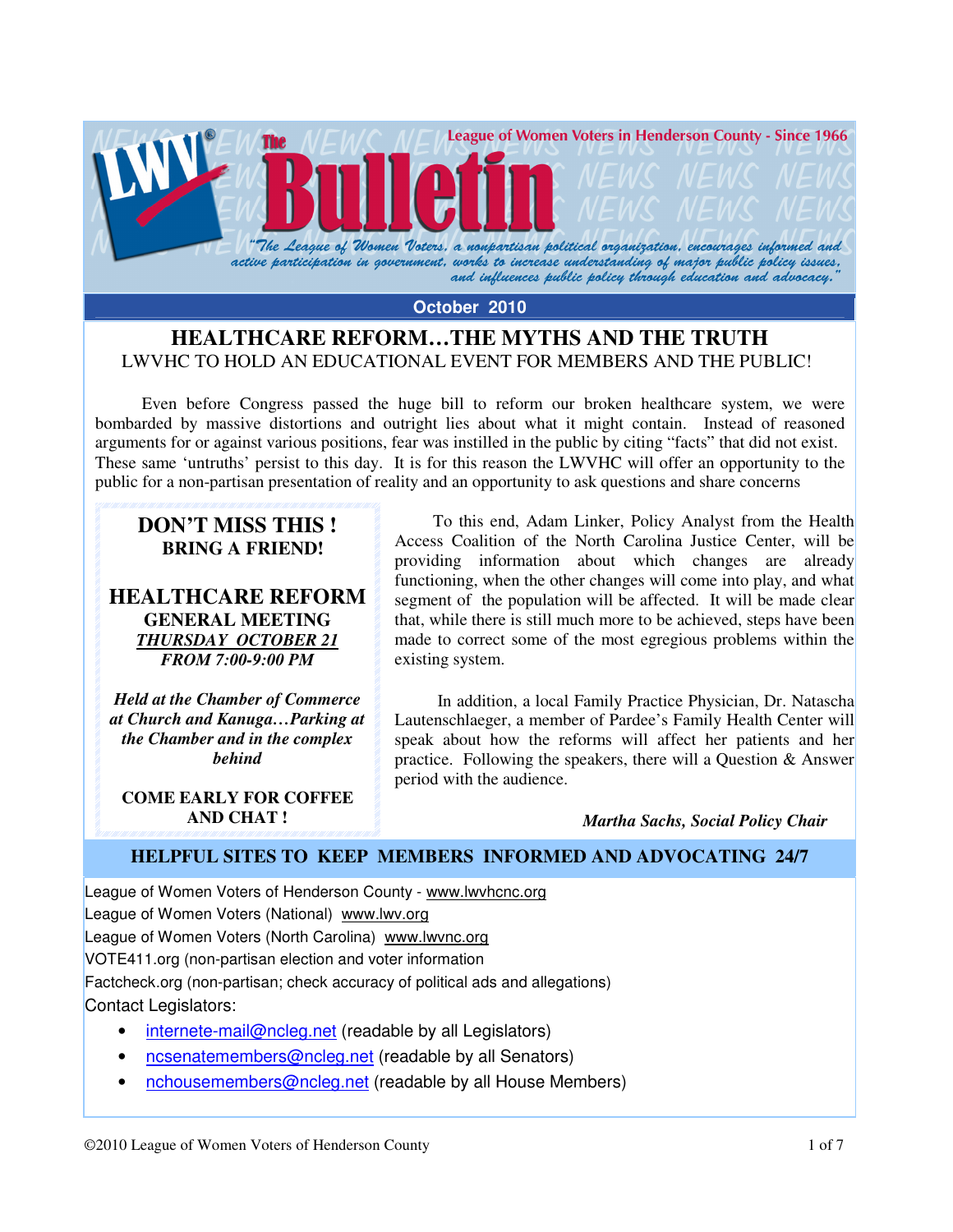# **FROM THE LEADERSHIP…"INSPIRATION COMES IN MANY FORMS" Nancy Glowacki, President**

 "The Sea is so Wide and my Boat is so Small…charting a course for the next generation"…this is the title of the current book penned by Marian Wright Edelman. I was privileged to attend her speech at the Lake Junaluska Peace Conference: Avocacy for the World's Children on Sept. 20! Edelman is a lifelong advocate for disadvantaged Americans and is the founder and President of the Children's Defense Fund…an amazing woman. In her quiet, but hard-driving declaration of our adult responsibility, she laid the job at our feet. "It has become far too easy to ignore the hardships of millions of children plagued by poverty, poor health, illiteracy, violence, adult hypocrisy, and injustice." In her book she asks difficult questions about what we truly value and looks hard at what we can, and must, do to build a nation fit for *all* children. Leaguers understand this already…however, this message lifts even us out of our any existing complacency and inspires beyond belief.

 On Friday, Sept. 17, a moving speech was delivered by Dan T. Carter, University of South Carolina Emeritus Professor, to the 32 immigrants being sworn in as citizens at Carl Sandburg's Home and National Park site Laurels to Carter for his centered, accurate, confrontation of history about immigration in the U.S. and what a great contribution each new citizen makes. He said "the moral principles embedded in the Declaration of Independence declares with absolute certainty that every new American has a right to claim full and equal right." He added that Lincoln also believed that "new arrivals are equal in all things". Lincoln understood the extraordinary, revolutionary, dream of the founders to create a self-governing democratic nation by welcoming men and women of different nations, religions, traditions and cultures, with different ethnic and racial backgrounds. Carter made it perfectly clear how people who immigrated here have contributed to ours and the world's well being in every field of endeavor. "E Pluribus Unum"...one out of many. "That is what we aspire to be. That is what we can be if we put aside our fears and work together in that "sky of tomorrows" that Sandburg celebrated." Carter's speech in its entirety, was a gift to all of us that day !

 A couple of days ago, I sent out an alert re: that NBC and MSNBC was turning it's focus to "Education Nation" this week and was celebrating the documentary "Waiting for Superman" that we shall all see soon in our county League's ear is to the ground on this alert because of our emerging National study on The Federal Role In Education next year. Suddenly, it seemed that this focus was coming together from several corners ; it has a non-partisan flavor to it which, hopefully, will last...and it is exciting. We were just introduced as a League to David Jones, our new superintendent of schools at the September meeting, who answered some important questions about his vision and the substance of the system. This is an important relationship that League looks forward to nurturing.

 Every time I pull up a League website, whether National, State, or Local, I am inspired. Days fly by with 'other chores' to do and I forget what a rich resource websites are to help me focus , learn ,and become inspired or re-inspired. It's like 'refueling' oneself…so take a few minutes each day to explore websites…and share any inspiration you find there with the rest of us!

### **RESULTS OF LEAGUE'S PUBLIC OPINION POLL ON MIDTERM ELECTIONS**

 At League's Voter Education Booth at the Apple Festival, 181 people filled out our Non-partisan poll on Midterm Elections. The poll asked if the person was intending to vote; if not, they could choose from a list of reasons to let us know why not. They indicated their intentions to vote or not, their political party, state of origin, gender, and age bracket. When the results were tallied, there were some interesting observations and some affirmations for the work League does and must strengthen in voter education.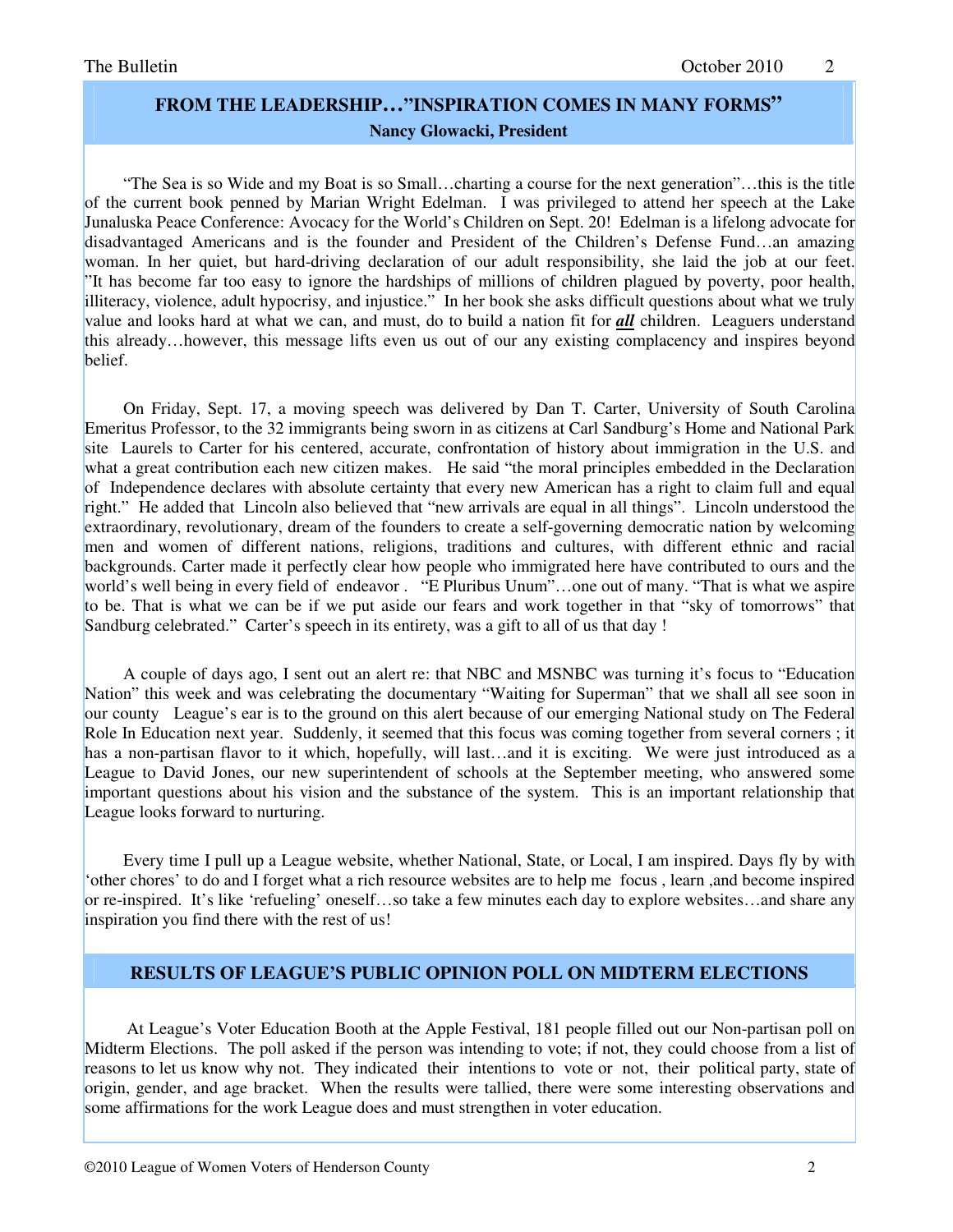The party totals were: Dem -42 (50% male/female)…Rep – 83 (about a 50/50 split also) …and Una – 44 (8 more men than women). The age brackets were primarily in the 51-70 range( 98), with the next two ranges split evenly between 31-50 (32) and 71 plus(36). One Green Party and one Libertarian also responded. 116 responders were from NC and 59 from a variety of 5 other states, most from Florida and South Carolina. A few people did not fill out the forms completely, so those forms were counted as doing it, but there were no stats in include. And it was interesting that the ratio of the parties who responded was almost identical to the party ratio in our county as registered! We were pleased that our "non-partisan" principle attracted all three groups.

 Eleven out of the 181 stated they would NOT vote and some checked as reasons "don't know the candidates" and "don't know the issues and how the candidates think about them". Even some who said they WERE going to vote, still checked the same two 'problems' as affecting their voting. No one checked that midterms were not important, but 6 did say they didn't think their vote made a difference. Three said they only voted in the Presidential election.

 Probably the major benefit of doing this rather "non-scientific" poll, was that it brought people to the booth and it served as a vehicle for opening conversations and the opportunity to educate voters , for example, about the importance of their vote. The poll and the conversations certainly highlighted ,for League, the importance of persisting in educating the public about candidates and issues in a variety of ways .

## **CARL SANDBURG HOME NATIONAL HISTORIC SITE : CELEBRATES CITIZENSHIP DAY with NATURALIZATION EVENT Submitted by Connie Backlund, Superintendent ( League Member)**

 Thirty-two North Carolina residents became new citizens during a ceremony at Carl Sandburg Home National Historic Site on Friday, September 17th. And League was honored to be asked to attend and to register these new citizens to vote! Carol Cleveland, our Voter Service Chair and Beverly Cunningham from the BOE, along with a few League volunteers enjoyed this wonderful task immensely! The ceremony, the speakers, and the weather could not have been more perfect.

 This was the first time the USCIS North Carolina Office hosted a naturalization ceremony in western North Carolina, and a first for a national park in North Carolina. The new citizens were from fifteen countries worldwide including: Bulgaria, Chile, People's Republic of China, Egypt, Jamaica, Laos, Mexico, Moldova, Nicaragua, Pakistan, Philippines, Poland, Germany, Thailand and Vietnam. The ceremony took place at the amphitheater of Carl Sandburg Home NHS at 10:30 a.m.

 Carl Sandburg spent a lifetime capturing the American experience through poetry, writing and song. His experience as a first generation American from Swedish parents shaped his outlook on the country. He used his words to champion for civil rights, equal rights, child labor laws and a democratic America. It was very fitting for Carl Sandburg Home NHS to host a ceremony welcoming the next generation of Americans immigrants

### **IMMIGRATION COMMITTEE REPORT ….Jeannette Cannon, Co-Coordinator**

 The Immigration Committee has had a plethora of opportunities to study , as well as for action. We participated in the Second Farm Workers Health and Safety Day, at the invitation of the NC Co-operative Extension Agency. They have subsequently invited us to be present at Farm and City Day to be held Saturday October 2 in Hendersonville. The committee continues to study current legislation and initiatives which impact upon the complexities of the "New Americans" in our midst. Please consider your available time to join us. The Immigration Committee has an important issue in need of your energy and commitment. Benefits abound. The next meeting will be held at St. James Church 3:00 pm on October 25.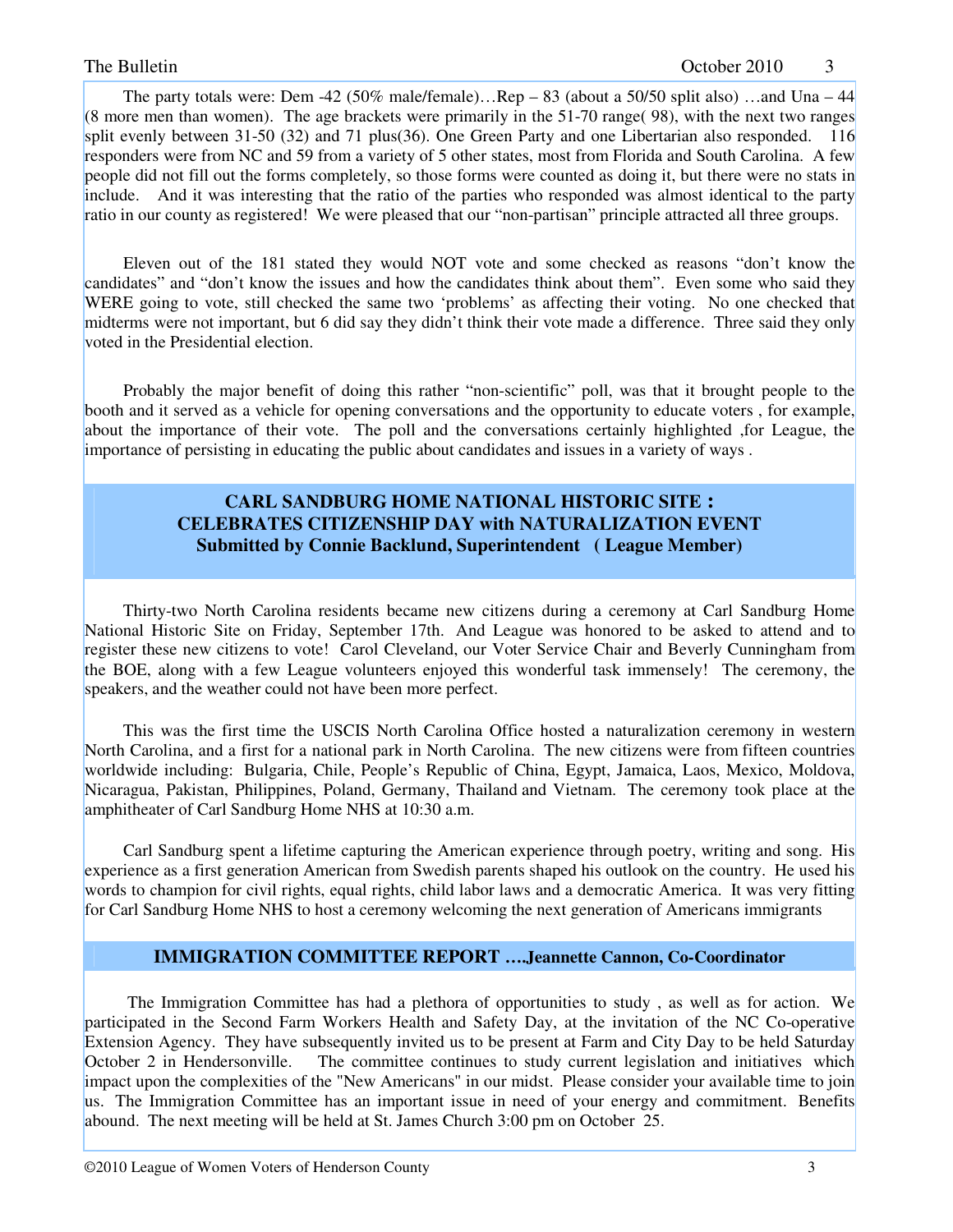### **DIVERSITY DIALOGUE GROUP Nancy Glowacki, Pres.**

 The Diversity Dialogue group is experiencing a wonderful burst of growth and diversity in our membership ! With 16 potential attendees, we changed our September meeting place to Laurel Park Town Hall where the next meeting will also be held on Oct. 26 from  $4:00 - 5:30$ . After introducing ourselves anew, we talked about how to approach studying what programs are in place in our county schools that teach children "civility" and conflict resolution skills. Bullying, not so subtle form of discrimination, is a problem for growing children…and the 'bullier" needs more help sometimes than the one being bullied. We will explore the 'history' of attention to this matter by the Human Relations Council, and other sources. We will take careful steps to determine what League can offer in the way of support for the schools working with this problem, or opportunity, another perspective from which to view it .

 Another topic focused on Roberta Madden, a League member in Black Mountain who has created opportunities for ongoing inter-racial dialogues and shared projects in that community. She will be invited to share her advocacy with us personally at one of our meetings. In the meantime, she has invited our League to attend any of three dialogues on Race, based on the film "Race, the Power of an Illusion". The dates are Oct. 12, Nov. 9, and Dec. 14 at the Town Hall in Black Mountain from 5:30-7:30.

 Roberta is also reviving the energy in the State to push forward on the ratification of the ERA in North Carolina…an effort that many of us in LWVHC might want to revive our own energy and join in her advocacy. This is a coalition approach which might land some legislation on the desk by 2012 !

### **MEETING DATES OF THE OBSERVER CORPS… Sharon Burlingame and Linda Miller**

The Observer Corps has established that they will hold regular meetings on the  $2<sup>nd</sup>$  Thursdays for 5 meetings as listed below. Newcomers are always welcome . Observing governmental meetings in our county is one of the most important consistent endeavors of League to monitor Sunshine Laws and support transparency in government. This is an excellent way for new League members to see the 'big picture" and learn about workings of the county. The following Lunch meetings will be held from  $11:00 - 1:00$ . The first one will be held Oct. 14<sup>th</sup> at Family Fare on White Street across from Fresh Market...good salad bar, great iced tea, interesting variety of sandwiches. The following meetings will be Nov. 11, Feb. 10, Mar. 10, and April 14. Call Sharon 692-4012 or Linda 697-1045 for more information.

### **NATIONAL: NATURAL RESOURCES …Barbara Barnett, Chair State & National**

## **INTERNATIONAL : FOOD FOR THOUGHT – BOOK REVIEW COMMITTEE**

 The Natural Resources Committee met on September 23, 2010 for a discussion of the Book, "The Limits to Growth" by D. Meadows et al. In 1970 Dr. Aurilo Peccei, an Italian industrialist and economist called together 70 people from 25 countries, scientists, economists, educators and humanists to discuss what he said was a subject of "staggering scope". The topic was the limits to growth and the "Project on the Predicament of Mankind" was established because of poverty, degrading of the environment, no faith in institutions, urban spread, unemployment, alienation of youth and rejection of traditional values.

 An MIT Team developed a computer model and examined five factors: population growth, malnutrition, depletion of natural resources, and a deteriorating environment to investigate global trends. Their findings, if present trends continue 1) the limits to growth will be reached in 100 years (2070) and cause a decline in population and industrial capacity. 2) It is possible to reverse the trends so material needs of each person are met, 3) If people decide to achieve the second outcome, they should get busy.

On September 22, 2010 former President Clinton was a guest speaker at the University of California at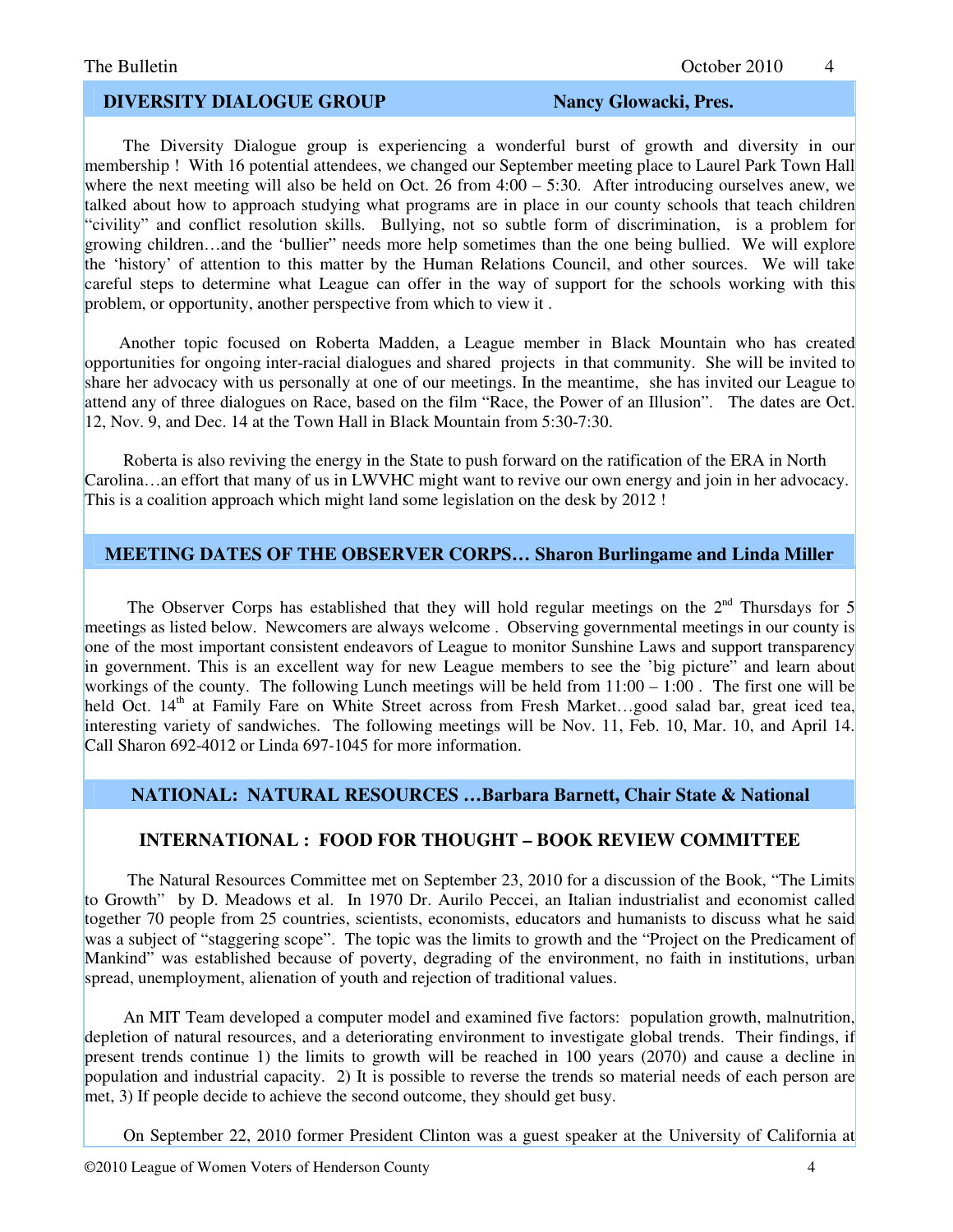Berkley and concluded that the world is unequal, unstable, and unsustainable. Note: One of our book selections is "Plan B".

**Next Meeting: October 28<sup>th</sup>, 12 noon, Jongo Java, Main St. (near 1<sup>st</sup> Ave.) . The book selection is THE** END OF NATURE by Bill McKibbon who will be speaking at Warren Wilson College on October  $6<sup>th</sup>$  at 7 PM, The College Chapel. Want to Carpool? Email Pritchard @ morrisbb.net

### **WELCOMING NEW MEMBERS …Growing Our League**

 League has welcomed 5 new members since August 29, 2010 and we are so excited by their enthusiasm, diversity, and eagerness to get to work for League. We will be introducing them to the membership via the Bulletin for the next 2 or 3 months. Be sure to make a point of seeking out new members at our meetings to get acquainted all around! As of September 30, we have a membership of 93, and 13 prospective members in the wings!

 **Simine Heise** has a far-reaching background; born in Persia, she came to the States in 1956 where her step-father was the Counsel General in New York. She graduated from Syracuse University majoring in International Relations. Getting a Masters in teaching, Simine taught Social Studies before moving into school administration in Dade County Florida. She was Principal of a magnet middle school recognized nationally and internationally for its excellence. Simine and her husband spent summers in NC before moving to Hendersonville in 2006. Simine is interested in promoting passage of the ERA in NC. She also enjoys organizing Town Hall meetings which she did in Dade County on education, social issues and trends. Simine and her husband live at 105 Bollers Knob Lane, Hendersonville, 28739; You can reach her at 692-0060 and at heisechampion@gmail.com

## **THE BULBS ARE COMING IN SOON ! READY THE SPACES IN YOUR GARDEN !**

 October is the month that the bulb orders will arrive ! They can be planted through December easily (barring any early snows!!!) Rose Stone, 692-5001 , our Bulb Coordinator, will be in touch with each of you who submitted an order to explain how, when, and where to pick up your order. To all of you who ordered bulbs, thank you for supporting League in this fun – fundraising way. We receive such a gift when they come up in all their glory…and they certainly do!

| <b>LWVHC CALENDAR FOR OCTOBER 2010</b>                                             |                                                                                                                                                                                                                                                                                             |  |
|------------------------------------------------------------------------------------|---------------------------------------------------------------------------------------------------------------------------------------------------------------------------------------------------------------------------------------------------------------------------------------------|--|
| <b>MONDAY OCT. 4</b><br>6:15 TO 8:45 PM<br><b>LEAGUE</b><br><b>CANDIDATE FORUM</b> | Held at the City Operations Building, Carol Cleveland moderating, League hosts a<br>formal candidate forum for Commissioners, School Board, and Registrar of Deeds<br>from 7-8:45. From 6:15 to 6:45, the public can meet and greet candidates for US<br>House and NC Senate, on the floor. |  |
| <b>THURS, OCT. 7</b><br><b>Board Meeting</b><br><b>TIME CHANGE</b>                 | At WCCA Conference Room, from 11-1. Please note we will meet from 9:30-11:00,<br>a shorter meeting time. (for this one occasion only)                                                                                                                                                       |  |
| <b>TUES. OCT 19</b><br>7:00 PM LIBRARY<br><b>ECO FORUM</b>                         | <b>ECO</b> will hold a Forum for Dr. Scott Donaldson (I) and Mike Edney (R) running for<br>Bill Moyer's seat on the BOC. ECO and League share concerns about<br>environmental and development issues brought up before the Commissioners.                                                   |  |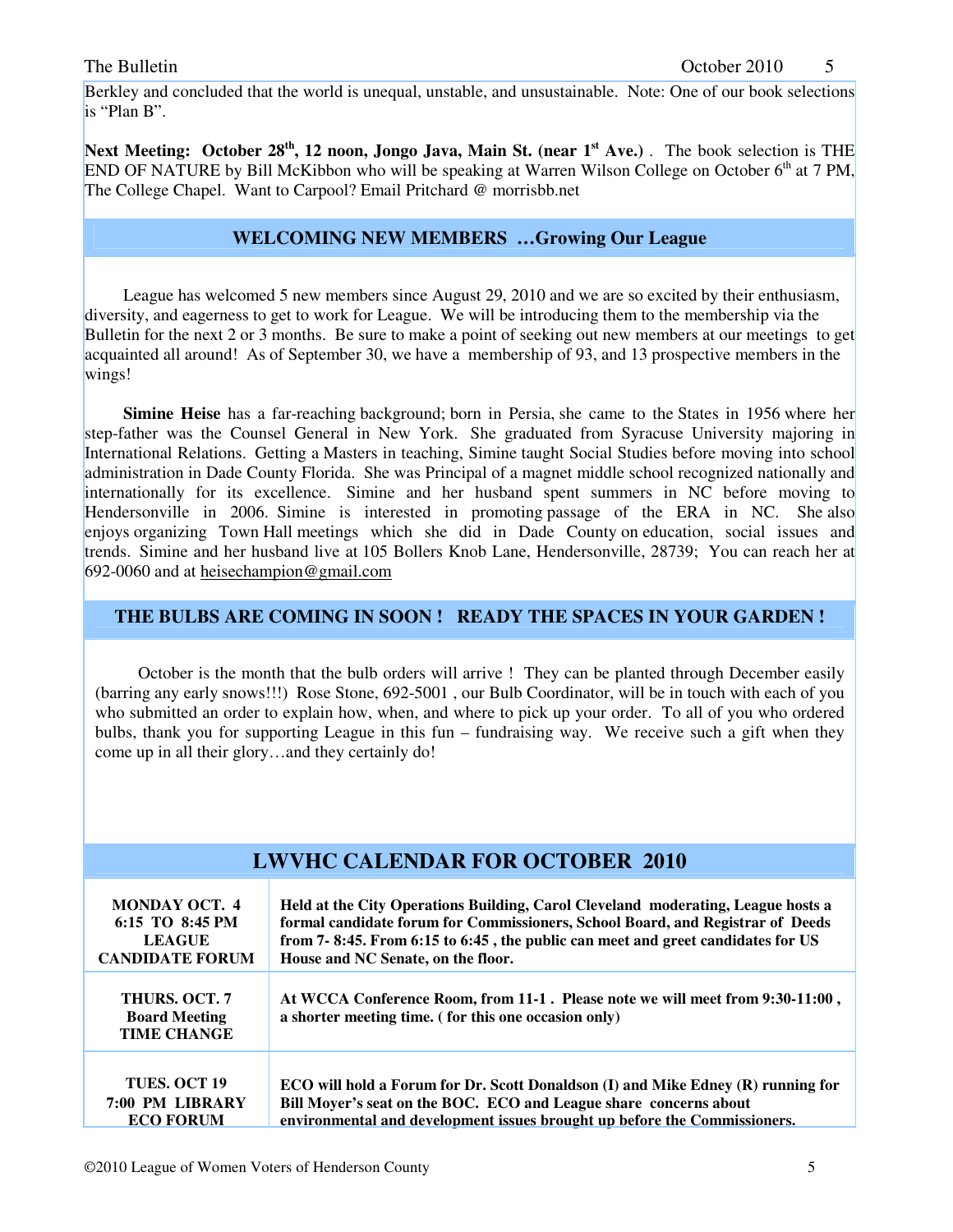| <b>GENERAL MEETING</b><br><b>Healthcare Reform</b><br><b>THURSDAY OCT. 21</b><br>7:00-9:00 PM | HEALTHCARE REFORM An important educational event Two<br>speakersheld at the Chamber of Commerce. See front page. Martha Sachs,<br>Chair is the Lead. Bring friends who want to understand this important legislation. |
|-----------------------------------------------------------------------------------------------|-----------------------------------------------------------------------------------------------------------------------------------------------------------------------------------------------------------------------|
| TUES, NOV. 2<br>VOTE!                                                                         | Utilize early voting, regular voting, whateverbut VOTE !                                                                                                                                                              |
| <b>THURS, NOV. 4</b><br><b>Board Meeting</b>                                                  | At WCCA Conference Room 10am - noon.                                                                                                                                                                                  |